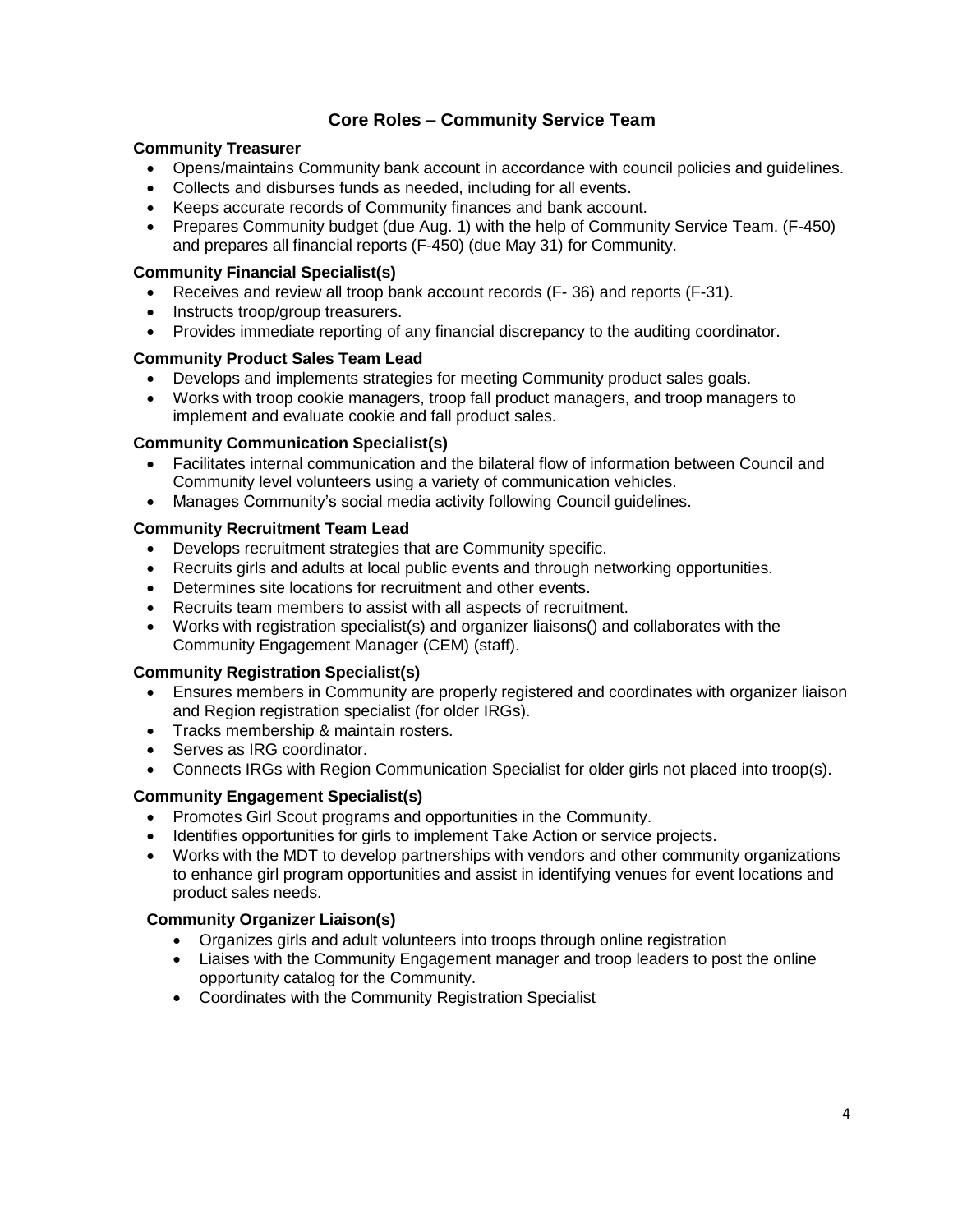## **Community Mentor Team Lead**

- Recruits and trains Community mentors with council materials.
- Coordinates with recruitment team to ensure each new troop leadership team is assigned a mentor/coach.
- Ensures new volunteers are welcomed, oriented, and supported.
- Participates in assessment and reengagement process of all volunteers in community level

# **Troop Mentor(s)**

- Ensures the assigned troop leadership team is welcomed, oriented and supported.
- Provides consistent contact with assigned volunteer(s) by phone, e-mail and/or face-to-face.
- Provides assistance at the first parent's meeting, and coaches and guides through various troop activities such as investiture, and utilization of the National Program Portfolio.

## **Community Café Team**

- Plans, promotes, implements, and evaluates New Leader Cafés using Council-wide resources and templates.
- Plans, promotes, implements, and evaluates Community Cafés using Council-wide resources or local resources on topics of interest to Community volunteers.

# **Community Training Liaison(s)**

- Connects new leadership team members to orientation and other training.
- Promotes training and enrichment events to the Community.

## **Community Volunteer Toolkit Wizard(s)**

- Is a resource for leaders for the Volunteer Toolkit.
- Keeps up with changes and new features and informs users.

## **Community Girl Panel Advisor**

- Recruits and supports girls who serve on girl panels.
- Supports adults working with Girl Planning Boards.

# **Auxiliary Roles – Community Team**

## **Community Recognitions Team Lead**

- Ensures appropriate opportunities for volunteers from the Community to receive adult recognitions – at Council-wide, Region, or Community recognition events.
- Ensures appropriate forms for recommendations are completed and turned in on time.
- Maintains record of awards given to Community members.

## **Community Service Project/Take Action Organizer**

- Organizes service project/take action projects for the Community.
- Serves as a resource to girls considering service or take action projects in their Community.
- Communicates service project/ take action opportunities and mentors troops and girls regarding service and take action projects.
- Connects Girl Scouts and service organizations at the community and troop levels.
- Collects and share photos and stories from Girl Scouts to promote the movement and to highlight girls' actions for internal and external audiences.

## **Community Event Team Lead**

- Appoints and supports event chairs with appropriate training for Community events.
- Organizes and implement Community activities for girls based upon need and interest.